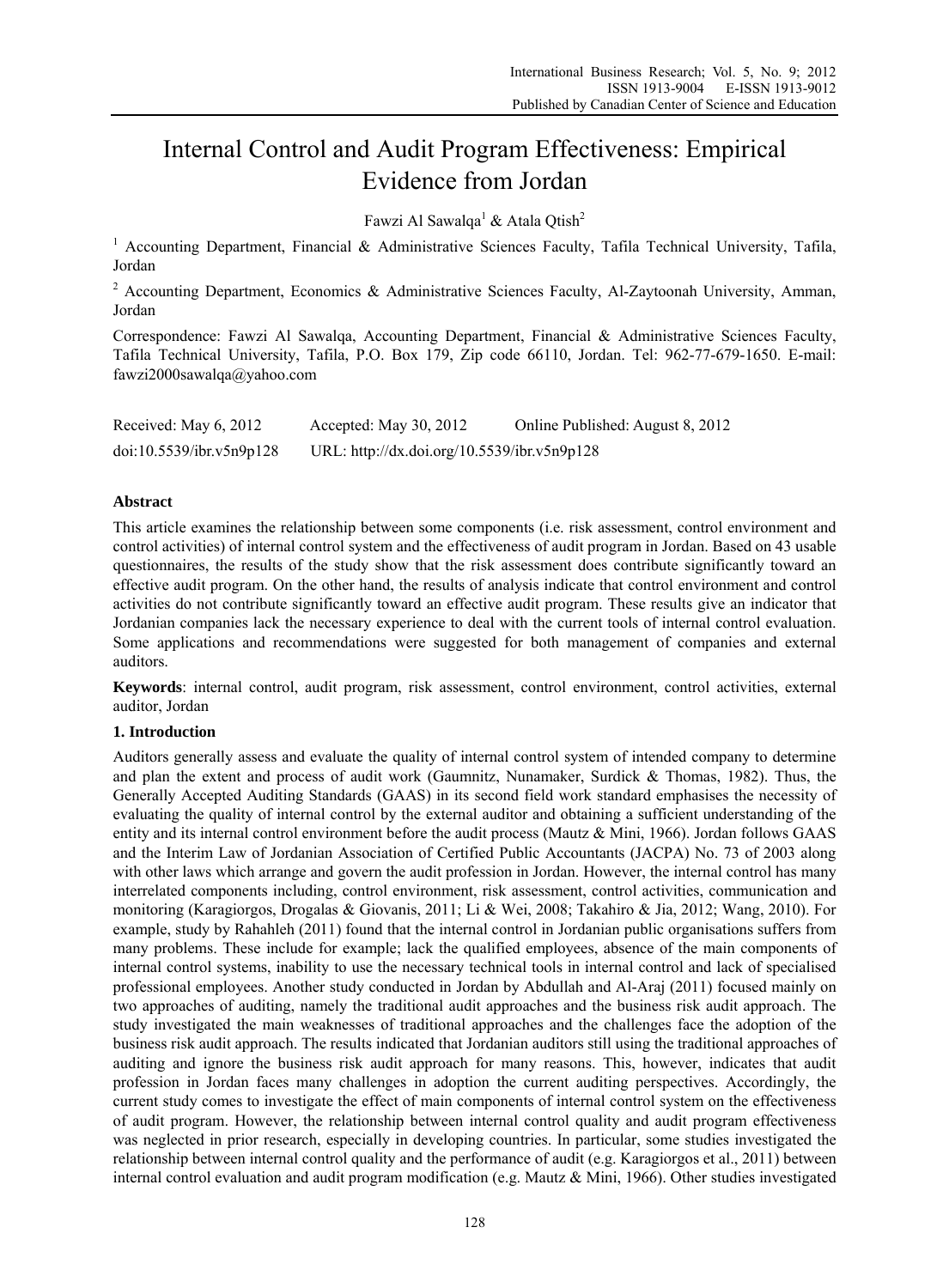the relationship between audit program structure and audit performance (e.g. McDaniel, 1990). Consequently, the current study tries to shed some light on the relationship between the different components of internal control system and audit program effectiveness. This, however, will bridge the gap in the previous studies and will contribute to the knowledge in the field, especially in developing countries which lack these types of studies. Accordingly, the current study aims to answer the following research question:

# *Do the different components of internal control system contribute significantly to the effectiveness of audit program in Jordan?*

To answer the research question, quantitative approach was incorporated in this study. Based on the responses of external Jordanian auditors, the results of study indicated that risk assessment is the only internal control system component that contributes significantly toward an effective audit program.

The reminder of the paper is organized as follows. Section two overviews the audit profession in Jordan. Section three presents the relevant literature in the subject and hypotheses to be tested. Section four describes data collection process, study variables and statistical techniques adopted. Section five discuses study findings. Section six concludes the study.

### **2. Audit Profession in Jordan**

The development of accounting profession in Jordan has played a considerable role in the development of audit profession. Thus, it can be argued that audit profession is relatively new in Jordan. However, several legislations have worked together to organize the audit profession in Jordan. For example; Jordanian Companies Law No. 22 of 1997 and its amendments put much emphasis in its different articles on the audit profession in Jordan. For example it organized the process of electing the licensed auditors and how to determine their fees. It also obligated companies to present the comparative annual financial statements accompanied with their clarifications, all certified by licensed auditors. Jordanian Companies Law No. 22 of 1997 and its amendments also asked companies to keep their accounts in accordance with the recognized international accounting and auditing standards. More important, the law determined in details the auditors' duties in monitoring, revising and auditing the operations of company and its internal control system in accordance with recognized auditing rules, auditing profession principals and scientific and technical standards. The Interim Income Tax Law No. 28 of 2009 and the Interim General Sales Tax Law No. 29 of 2009 have obligated the taxpayer to keep all the necessary books and records necessary to determine the tax liability amount. Tax laws accept only those statements that prepared in accordance with international accounting standards and audited and certified by a licensed auditor. However, Despite that the Interim Law of Jordanian Association of Certified Public Accountants (JACPA) No. 73 of 2003 is an important step toward regulating and organizing the audit profession in Jordan, it needs some amendments to be in line with new developments in business market. For example, it gives low emphasis to some important issues such as independence of auditors (Rahman & Waly, 2004). Accordingly, JACPA need to investigate and review all the legal articles that govern the audit profession in Jordan in any Jordanian law, and must then accomplish all the necessary amendments and additions.

### **3. Internal Control and Audit Program Effectiveness**

Internal control has different meanings. That is, it is difficult to give only one optimal definition to the internal control. This is because it can be explained and seen from different perspectives (Cristina, Mariana & Cristina, 2010). However, internal control is defined as a process, affected by the actions of board of directors and other organizational structure levels in the firm, designed to provide reasonable assurance toward achieving firm's objectives, plans and strategies under the related laws, rules, polices and regulations (Domnişoru & Vînătoru, 2008; Li & Wei, 2008). Recently, big companies increasingly started to include detailed management reports on the effectiveness and efficiency of internal control systems in their annual corporate reports as an indicator to a good corporate governance practice (Leng & Li, 2011; Saha & Arifuzzaman, 2011). However, the evaluation of internal control system is based mainly on assessment of the internal quality control of the intended company on three main levels, including appropriate internal control, insufficient internal control and deficient internal control (Calotă & Iana, 2009). The effectiveness of a company's internal control system is generally recognized as a prerequisite to the auditing process as it is considered the major determinant of the selection, timing, and the extent to which auditing procedures should be applied or restricted (Terrell, 1974). However, according to Xiao (2011) firms may incorporate many procedures to enhance and develop their internal control systems. These include for example; dividing responsibilities, creating internal audit divisions, using efficient electronic information tools and giving more attention to their employees' skills by sharing them in periodic training courses and seminars. Accordingly, the internal control systems have many aspects need to be assessed before starting the auditing procedures in that the evaluation of it involves the joint evaluation of the reliability and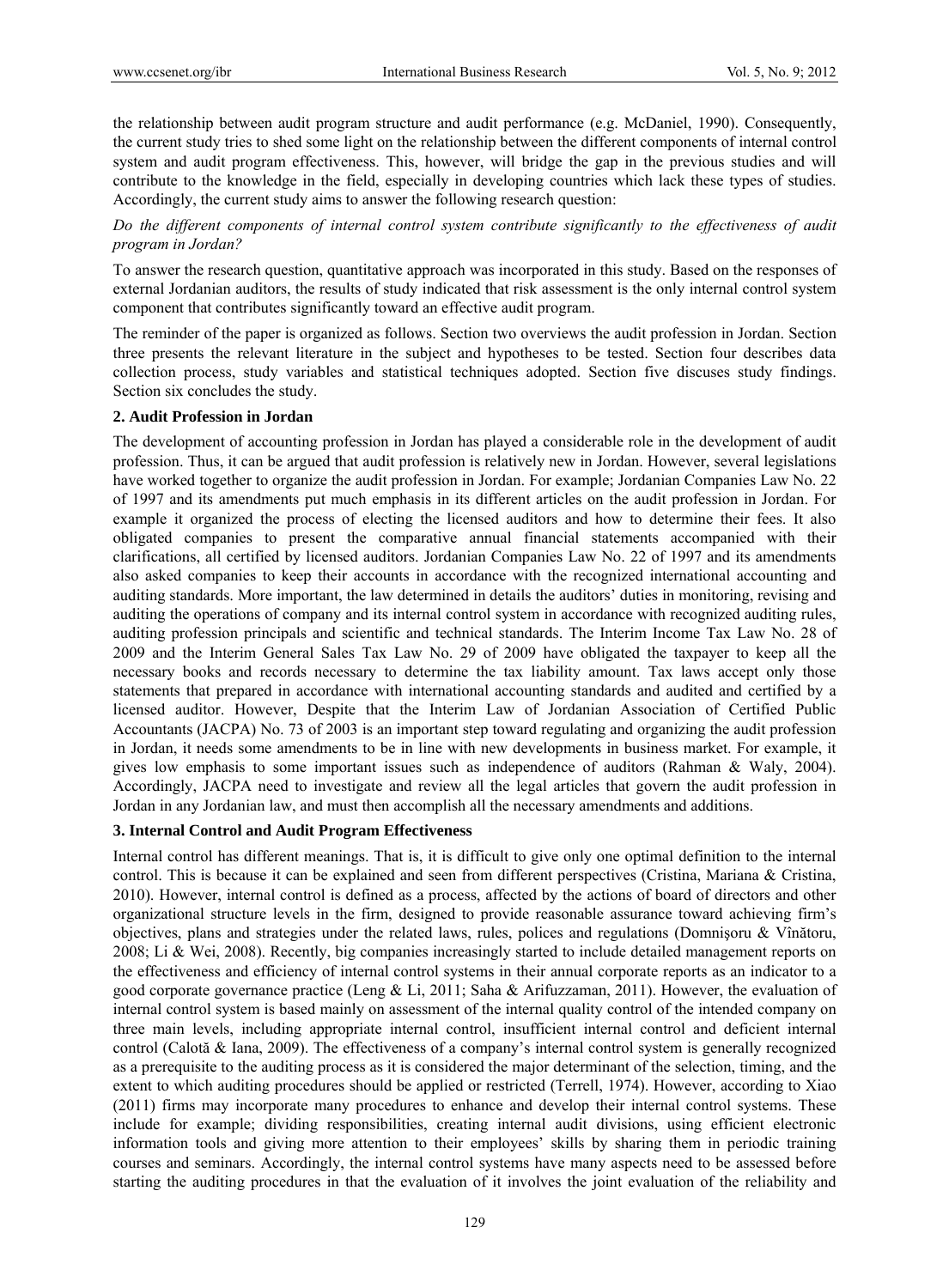credibility of all evidence collected on the various strengths and weaknesses of different aspects of internal control system and then prepare a rigorous audit program based on the result of such evaluation (Weber, 1978). Thus, it looks that the internal control evaluation is a prerequisite of audit program planning, which is the prerequisite of the audit process itself. In this context, Joyce (1976) argued early that external auditors collect, evaluate, and combine information in formulating an opinion about the fairness and credibility of different financial statements by performing professional judgment in determining the type and extent of information to collect and test using well-prepared audit programs. Accordingly, audit planning process involves preparing audit programs after evaluating the internal control structure, reliability and risk (Murphy & Brown, 1992). This, however, means, that external auditor must evaluate internal control as part of the audit examination (Abdel-khalik, Snowball & Wragge, 1983).

However, the audit program represents all the details of audit work necessary to achieve a professional job under different situations of internal control (Mautz & Mini, 1966; Terrell, 1974). Abroad set of regulations focused on the importance of audit planning stage and proposed many details in this regard. For example, SAS No. 47 emphasises the audit planning stage in that auditor should consider materiality in determining how much evidence is needed to evaluate the financial statements during the audit process. This, however, helps auditors to achieve all the necessary work in effective way to meet the needs of financial statement users and to comply with audit professional standards (Read, Mitchell & Akresh, 1987). SAS No. 82 gives more emphasis to the risk assessment, as one of audit control components, as it provides specific indicators of high fraud risk and guidance to auditors on how to assess fraud risks and to modify their audit plans according to the results of these risks evaluation (Glover, Prawitt, Schultz & Zimbelman, 2003). Glover et al. (2003) results indicated that audit planning stage show greater sensitivity to fraud risk since the presence of SAS No. 82. In particular, the findings indicated that post-SAS No. 82 auditors are more conscious of the need to modify audit plans and are more likely to increase the extent and quantity of their audit tests when compared with pre-SAS No. 82 (see also Hoffman, 1997). However, SAS No. 99 has focused on many audit program planning issues, especially those related to risks. It requires auditor to gather and fully assess all the necessary information needed to fully identify risks of material misstatement due to fraud, to assess and evaluate these risks after taking into account an evaluation of the entity's audit program and internal control and to respond and build on the results (Ramos, 2003).

Most of the previous studies in auditing have focused on internal control without connecting it to audit program. Thus, the current study will investigate the related relevant studies for the current topic.

For example, Tabor (1983) focused on two main issues on auditing. These include the reliability of internal control and the subsequent audit program planning decision. In general, the result of study shows some degree of consensus among respondents at the preliminary audit program stage and a significant difference at the audit program revision stage. These results indicated that the audit procedure, the related tasks of audit and experience may influence the consensus. Abdel-khalik et al. (1983) assessed the effect of some internal audit variables (i.e. integrated test facility, test data, generalized audit software, the level to which the internal auditing department reports and the internal auditor's level of responsibility in reviewing changes in application programs) on the judgments made by external auditors in planning audit programs. The finding revealed that the administrative level to which the head of the internal auditing department reports and the level of the organizational independence of the internal auditing staff were the main important factors that affect the judgments made by external auditors in planning audit programs. Quadackers, Mock and Maijoor (1996) assessed the relationship between audit risk- as a one component of internal control components- and audit program planning details. The results indicated that there is much variation in audit risk aspects between clients and among the audit risk aspects per client. The study also indicated that- to some degree- there is risk variation over time. Audit programs differ substantially between clients over time. However, the results of the study indicated that, in addition to risk, some other factors such as time pressure, budget constraints and changes in the audit team may affect audit program planning. Asare and Wright (2004) examined the impact of different types of risk assessment (i.e. standard risk checklist versus no checklist) and program development (i.e. standard program versus no program) tools on two perspectives of fraud planning effectiveness; namely, the quality of audit procedures relative to a benchmark validated by a panel of experts, and the propensity to consult fraud experts. 69 auditors made risk assessments and developed an audit program. Findings from study indicated that auditors who used a standard risk checklist as structured by SAS No, 82, made lower risk assessments in comparison with those without a checklist. That is, the use of the checklist was associated with a less effective detection of the fraud. Results also indicated that auditors with a standard audit program designed a relatively less effective fraud program than those without a standard audit program but were not interesting in using fraud experts. Over two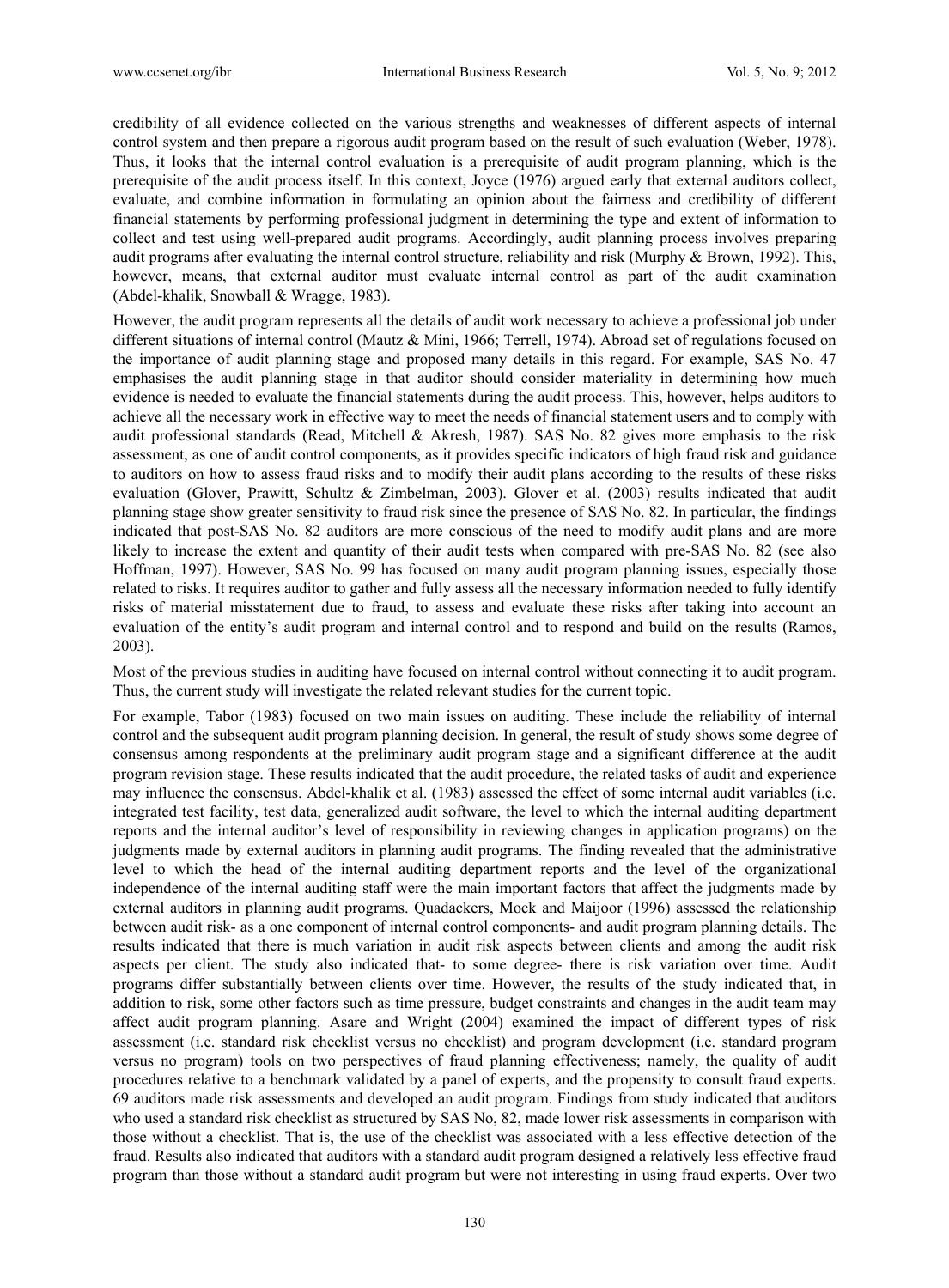years of audit, study by Mock and Turner (2005) investigated the actual fraud risk assessments and their effects on audit programs of audit clients of three large audit firms following the issuance of SAS No. 82. Study findings indicated that the number and type of fraud risk factors identified varies according to clients, industries, and fraud risk categories. Furthermore, for 20 percent of year one and 31 percent of year two audits examined, the results showed that auditors modified the nature, extent of audit procedures and assigned more experienced audit team members to the audit, or added or deleted audit procedures. Both correlation analysis and a multivariate model showed that the decision to modify the planned audit program in response to the fraud risk assessment was influenced significantly by the identification and documentation of fraud risk factors as required by SAS No. 82 at the audit planning stage and the consequent stages. Multivariate analysis results indicated that the audit team's decisions concerning extent, staffing, adding or deleting procedures were statistically related to the number and type of documented fraud risks and to overall client risk. This study, however, is proved that risk assessment is a critical factor in determining the components of audit program and the time and extent of audit procedures. Kizirian, Mayhew and Sneathen (2005) results supported the importance of assessing management integrity in audit planning and client misstatements discovery. Fukukawa, Mock and Wright (2006) examined whether the adjustment of audit planning (i.e. nature, extent, timing and staffing) is influenced by risk assessment using archival data from 235 clients from audit firm in Japan. In general, the results of the study revealed only some relationship between client risks and audit planning process. In particular, the results indicated that although audit planning is based on nature of assessments of many audit risk variables, the associations between client risks and audit plans are rather modest. The findings also indicated that client risks that comprise business risk and fraud risk affect audit planning to some extent. Finally, the results suggested a substitution effect between audit planning judgments in response to risky client such as increasing the extent of validity tests while decreasing the extent of confirmations**.** Study by Johnstone, Li and Rupley (2011) revealed a positive association between disclosure of internal control material weaknesses (ICMWs) and subsequent turnover of members of boards of directors, audit committees, and top management. That is, the results revealed a positive association between remediation of ICMWs and both turnover of audit committee members and improvements in the characteristics of boards of directors, audit committees, and top management. In addition, the results indicated that improvements in the audit committee characteristics are most strongly associated with the remediation of ICMWs relating to control activities. Finally, results provided evidence that changes in corporate governance characteristics occur concurrently with the remediation of ICMWs.

In respect to Jordan, Study by Rahahleh (2011) focused on the different authorities that hinder the adoption of internal control systems in public fund in Jordan. The study also tried to outline the main problems and obstacles that may limit the effective adoption of internal control in Jordan. The study also suggested some solutions to the outlined problems. Results of study revealed that internal control face many problems in Jordan related mainly to the limitation of skilful employees, absence of main internal control components and absence of ethical rules and performance measures of internal control. The study suggested that Jordan government should active the role of Audit Bureau to supervise and control the different components of internal control system in Jordan. Another Jordanian study (Abdullah & Al-Araj, 2011) gave more emphasis to the business risk audit approach. The result of the study revealed that Jordanian companies still using the traditional approach of auditing which has many limitations resulted in unfair opinion. The study outlined the main benefits, procedures and prerequisites for adopting the business risk audit approach. Off the benefits are lower audit costs and time, greater harmony with International standards on auditing (ISAs), better control environment and the ability to assess all the related risks. Thus, adoption of this approach contributes strongly toward enhancing the internal control of Jordanian companies. The main procedures of adopting business risk audit approach are to give more attention to the clients' activities and environment, to identify the main factors of risk and to assess the internal control. The main prerequisites for adopting business risk audit approach are to create the relevant atmosphere in the company environment by getting good knowledge about all the legislations that control and govern the audit profession in Jordan preparing the employees to deal with this new approach in context of Jordan and developing an effective audit program. Some of these recommendations are consistent with that of Khasharmeh (2009), who found that Jordanian auditors should have good computer skills to evaluate and assess the internal control system.

As stated previously, there is no particular study that investigated directly the relationship between internal control quality and audit program effectiveness, especially in developing countries. This study therefore argues that the relationship between the different components of internal control and audit program effectiveness is positive. This is because strong internal control system is an important a prerequisite for an effective audit program as outlined in the above mentioned prior studies. Accordingly, it can be hypothesized that: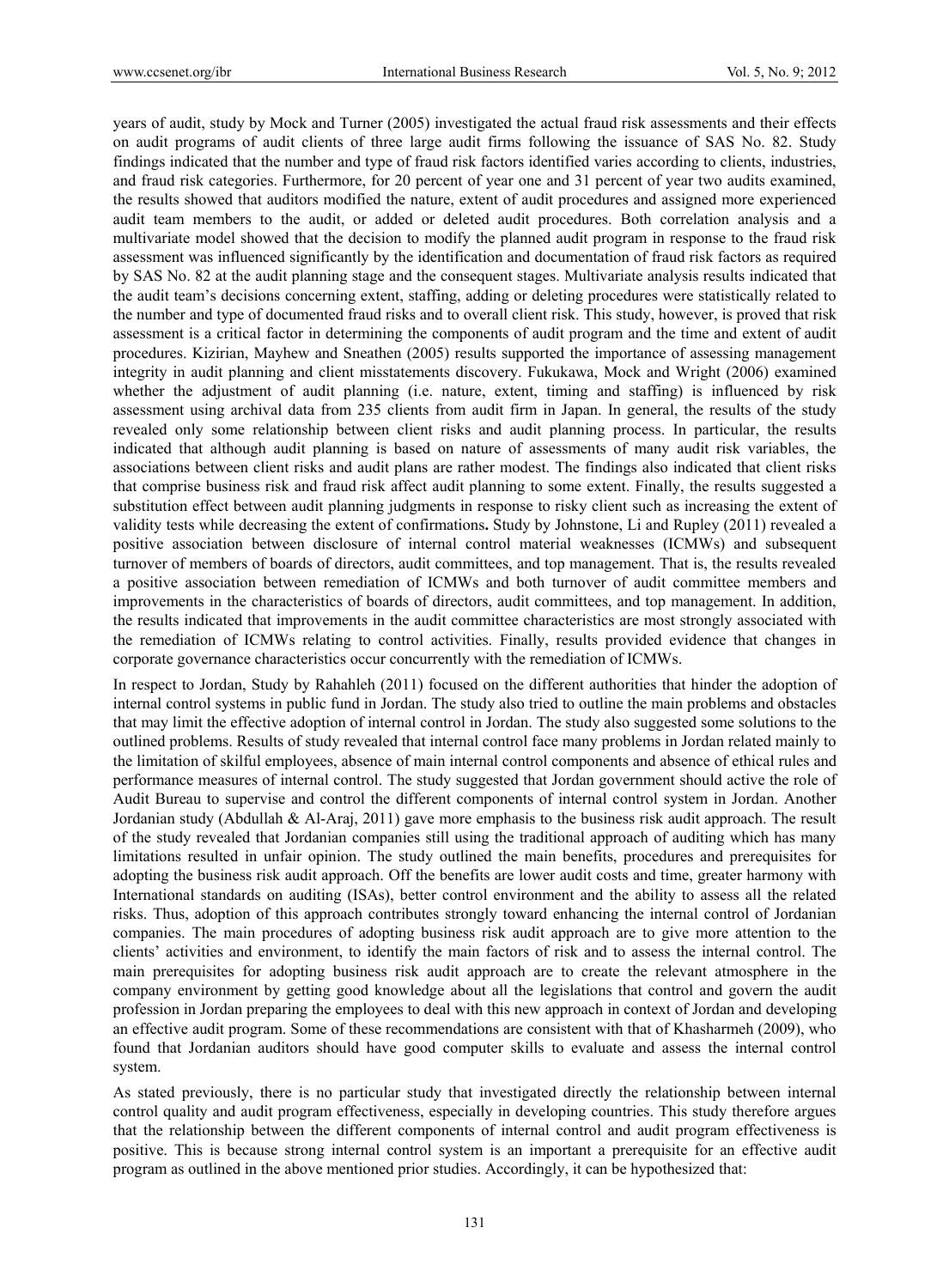*H1: There is a positive relationship between control environment, as a component of internal control system, and audit program effectiveness.* 

*H2: There is a positive relationship between risk assessment, as a component of internal control system, and audit program effectiveness.* 

*H3: There is a positive relationship between control activities, as a component of internal control system, and audit program effectiveness.* 

### **4. Sample and Data**

The questionnaire of this study was directed to sample of licensed practicing auditors in Jordan. In particular, 102 questionnaires were distributed with 45 questionnaires collected including 43 usable questionnaires. This yields a response rate of 42%, which is very good. However, the study instrument was tested and edited many times before distribution. The respondents were invited to participate in the study through a covering letter attached to the first page of the questionnaire explaining the main purpose of the study. The questionnaire has three main sections with close-end questions. The last page of the questionnaire includes a general question asks respondents to make any necessary comment or suggestion. Five-point Likert scale was used in this study as it is very simple and clearer than other scales. Table 1 shows the main characteristics of the study respondents.

|                    | Frequency        | $\mathbf{0}_{\mathbf{0}}^{\prime}$ |
|--------------------|------------------|------------------------------------|
| Gender             |                  |                                    |
| Male               | 37               | 86.0                               |
| Female             | $\sqrt{6}$       | 14.0                               |
| Total              | 43               | 100.0                              |
| Age group          |                  |                                    |
| Less than 30       | $\overline{4}$   | 9.3                                |
| 30-40              | 20               | 46.5                               |
| $41 - 50$          | 15               | 34.9                               |
| More than 50       | $\overline{4}$   | 9.3                                |
| Total              | 43               | 100.0                              |
| Qualification      |                  |                                    |
| Diploma            | $\mathbf{0}$     | $0.0\,$                            |
| Bachelor           | 28               | 65.1                               |
| Master             | 13               | 30.2                               |
| PhD                | $\overline{2}$   | 4.7                                |
| Others             | $\boldsymbol{0}$ | 0.0                                |
| Total              | 43               | 100.0                              |
| Degree field       |                  |                                    |
| Accounting         | 40               | 93.0                               |
| Business adm.      | $\overline{2}$   | 4.7                                |
| Economics          | $\boldsymbol{0}$ | 0.0                                |
| Finance            | $\mathbf{1}$     | 2.3                                |
| Others             | $\boldsymbol{0}$ | $0.0\,$                            |
| Total              | 43               | 100.0                              |
| <b>Experience</b>  |                  |                                    |
| Less than 6 years  | 15               | 34.9                               |
| $5-9$              | 15               | 34.9                               |
| $10 - 15$          | $10\,$           | 23.3                               |
| $16 - 20$          | $\mathbf{1}$     | 2.3                                |
| $21 - 30$          | $\mathbf{1}$     | 2.3                                |
| More than 30 years | $\mathbf{1}$     | 2.3                                |
| Total              | 43               | $100.0\,$                          |

Table 1. Background Information of Participants

To achieve the objective of the current study, nine items were adapted from previous studies (Johnstone et al., 2011; Karagiorgos et al., 2011) to measure the internal control quality. However, these items represent three components of internal quality, namely; control environment, risk assessment and control activities. In respect to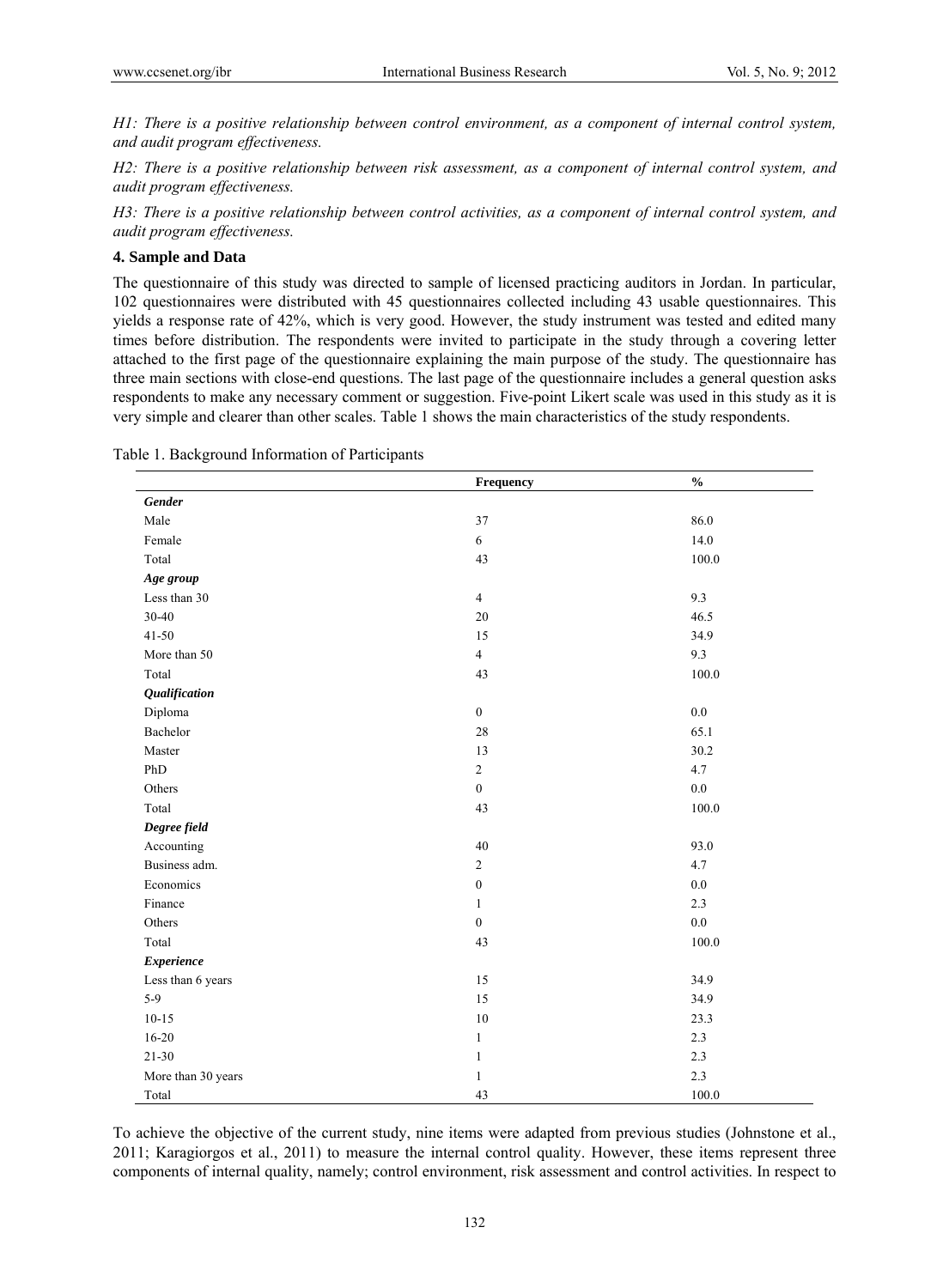the dependent variable, audit program effectiveness, four items were adapted from McDaniel (1990) to measure it. However, reliability analysis was performed to all the study variables. However, Tables 2 shows the descriptive statistics for the main items that used to measure the control environment. Table 3 shows the descriptive statistics for the second independent variable, namely risk assessment and Table 4 describe the control activities variable. In respect to the dependent variable, Table 5 shows the descriptive statistics for the four items that used to measure the variable.

Table 2. Descriptive statistics for control environment items

| <b>Item</b>                                                              | <b>Minimum</b> | <b>Maximum</b> | Mean | S.D   |
|--------------------------------------------------------------------------|----------------|----------------|------|-------|
| Communicating the importance of integrity and ethical behaviour          |                |                | 4.42 | 0.545 |
| Haven organisational structure providing the framework within which      |                |                | 4.44 | 0.666 |
| the segregation of duties is determined                                  |                |                |      |       |
| Clear objectives for all the personnel taking actions and responsibility |                |                | 4.49 | 0.703 |

Table 3. Descriptive statistics for risk assessment items

| Item                                                                      | <b>Minimum</b> | <b>Maximum</b> | Mean | S.D   |
|---------------------------------------------------------------------------|----------------|----------------|------|-------|
| Estimating the obstacles regarding the achievement of business objectives |                |                | 4.21 | 0.861 |
| Evaluating the implication of relevant risks on financial reporting       |                |                | 391  | 0.947 |
| determining the appropriate internal audit scope                          |                |                | 3.79 | l.059 |

Table 4. Descriptive statistics for control activities items

| Item                                                                  | <b>Minimum</b> | <b>Maximum</b> | Mean | S.D   |
|-----------------------------------------------------------------------|----------------|----------------|------|-------|
| Describing policies and procedures of all functions and jobs          |                |                | 419  | 0.852 |
| Reviewing and evaluating internal control systems in a periodic basis |                |                | 3.79 | 1.036 |
| Having integrated accounting systems                                  |                |                | 433  | 0.747 |

Table 5. Descriptive statistics for audit program effectiveness items

| Item                              | <b>Minimum</b> | Maximum | Mean | S.D   |
|-----------------------------------|----------------|---------|------|-------|
| Stability of audit program        |                |         | 3.72 | 1.120 |
| Proposed quantity of tested items |                |         | 3.65 | 1.131 |
| Proposed time of testing          |                |         | 3.58 | 1.314 |
| Proposed details of audit program |                |         | 3.86 | .037  |

Table 6 shows the descriptive analysis and reliability test result of the study variables. In particular, the result of reliability analysis indicates that all the study factors are reliable with satisfactory Cronbach alpha values of 0.817 for control environment factor, 0.820 for risk assessment, 0.846 for control activities and 0.858 for the dependent factor of the study (Hair et al., 2006).

Table 6. Descriptive analysis and reliability test for the study's variables

| Factor                      | No. Of items | Mean | S.D.  | Cronbach's Alpha |
|-----------------------------|--------------|------|-------|------------------|
| Control environment         |              | 4.45 | 0.549 | 0.817            |
| Risk assessment             |              | 3.97 | 0.822 | 0.820            |
| Control activities          |              | 4.10 | 0.775 | 0.846            |
| Audit program effectiveness |              | 3.70 | 0.967 | 0.858            |

### **5. Results and Discussion**

To achieve the objective of the current study and to test the related hypotheses, two tests were performed; namely Pearson's correlation analysis and multiple regression analysis. However, Pearson's correlation analysis is fundamental to multiple regression analysis and was performed to assess the nature and direction of the relationship between the dependent variable and independent variables, as well as the nature of the relationship between all the study's variables. Table 7 shows Pearson correlation matrix for both the dependent variable and the independent variables. The results show that control environment is not significantly correlated  $(r = 0.235)$ ,  $p > 0.01$ ) with the dependent variable; namely audit program effectiveness. On the other hand, the results show strong significant correlate ( $r = 0.674$ ,  $p < 0.01$ ) between risk assessment and audit program effectiveness.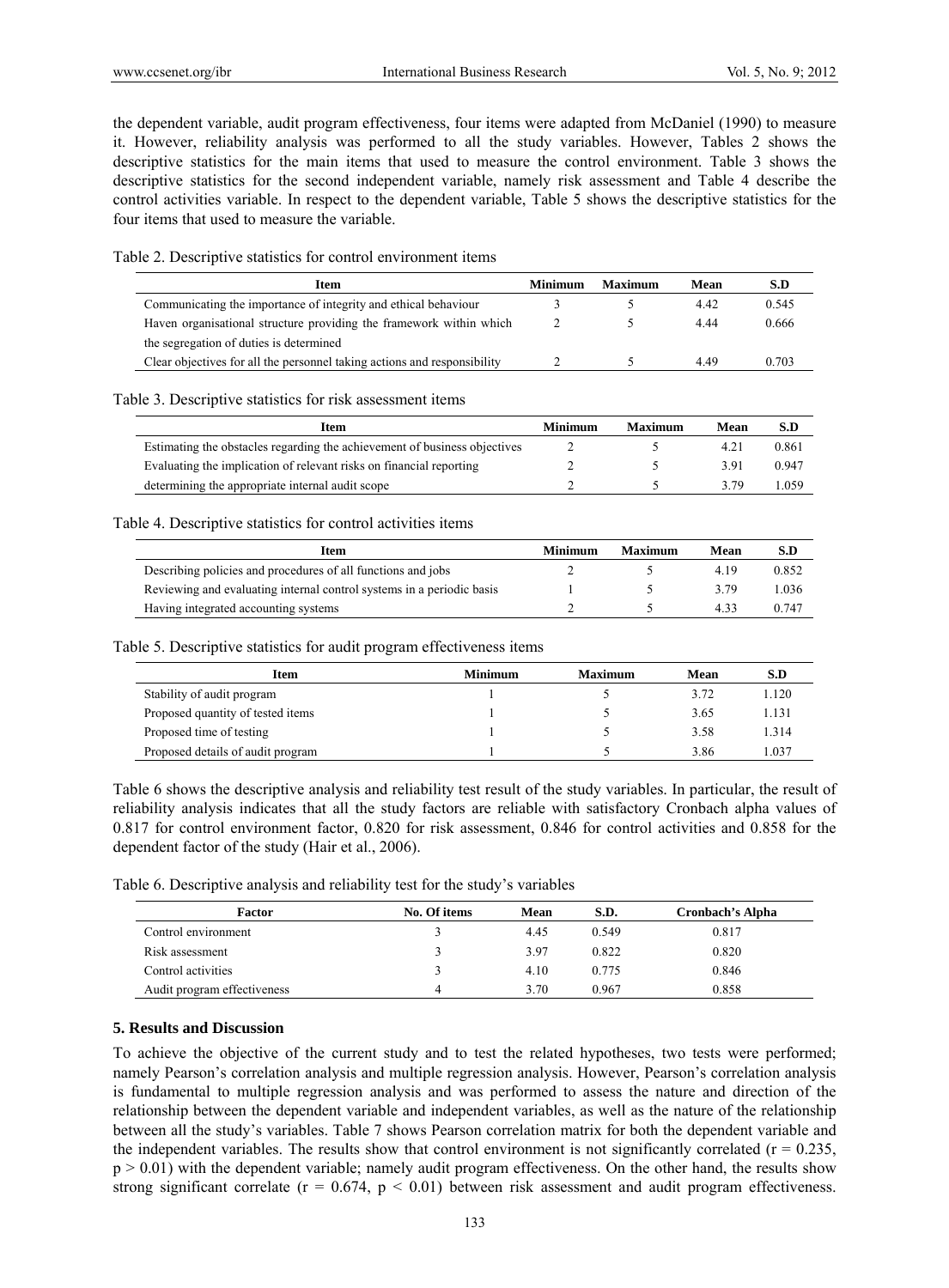Similarly, the results indicate a significant correlation  $(r = 0.406, p < 0.01)$  between control activities and audit program effectiveness. However, Table 7 shows that the Correlation matrix results does not have high correlation values and therefore avoids the problem of multicollinearity (Hair et al., 2006).

Table 7. Correlation Matrix (Pearson's)

|                                |            | ے ا        |              |  |
|--------------------------------|------------|------------|--------------|--|
| 1. Control environment         |            |            |              |  |
| 2. Risk assessment             | $0.559$ ** |            |              |  |
| 3. Control activities          | $0.569$ ** | $0.719***$ |              |  |
| 4. Audit program effectiveness | 0.235      | $0.674**$  | $0.406^{**}$ |  |

Note: \*\* Correlation is significant at the 0.01 level (2-tailed).

Despite that correlation analysis is very simple and subject to many limitations (Pallant, 2001), the results of it reported in Table 7 give us the basis to further investigate the relationship between the independent variables and the dependent variable through the following multiple regression.

$$
Y = \alpha 0 + \beta I X I + \beta 2X 2 + \beta 3X 3 + e
$$

Where:

 $Y =$  audit program effectiveness;

 $XI$  = control environment;

 $X2$  = risk assessment;

*X3 =* control activities;

 $\alpha \theta$  = constant;

 $e =$  error term.

Table 8 shows that the overall *F* statistic is statistically significant at the 0.000 level. R² indicates that the regression model explains 48.8% of the variance in audit program effectiveness with adjusted  $R^2$  of 44.9%. This result gives an important indicator that the selected factors represent, to a considerable extent, the internal control systems in Jordan. Notably that the current study ignored some of the internal control components such as monitoring and communication.

|  |  |  |  | Table 8. Result of regression analysis: internal control components and audit program effectiveness |
|--|--|--|--|-----------------------------------------------------------------------------------------------------|
|  |  |  |  |                                                                                                     |

|                              | <b>Unstandarized coefficients</b> |                                  | <b>Standarized coefficients</b> |          |       |       | <b>VIF</b> |
|------------------------------|-----------------------------------|----------------------------------|---------------------------------|----------|-------|-------|------------|
| <b>Independent variables</b> | B                                 | <b>Std. Error</b><br><b>Beta</b> |                                 | t-value  | Sig.  | Tol   |            |
| (Constant)                   | 1.689                             | 0.910                            |                                 | 1.857    | 0.071 |       |            |
| Control environment          | $-0.323$                          | 0.254                            | $-0.183$                        | $-1.268$ | 0.212 | 0.629 | 1.589      |
| Risk assessment              | 0.997                             | 0.201                            | 0.848                           | 4.967    | 0.000 | 0.450 | 2.223      |
| Control activities           | $-0.124$                          | 0.215                            | $-0.100$                        | $-0.578$ | 0.567 | 0.443 | 2.259      |
| $R^2$                        | 0.488                             |                                  |                                 |          |       |       |            |
| Adjusted $R^2$               | 0.449                             |                                  |                                 |          |       |       |            |
| $\overline{F}$               | 12.414                            |                                  |                                 |          |       |       |            |
| Sig                          | 0.000                             |                                  |                                 |          |       |       |            |

The result of multiple regression as shown in Table 8 indicates that the relationship between control environment, as one of internal control system components, and audit program effectiveness not significant (Beta =  $-0.183$ , t-value =  $-1.268$ ,  $p = 0.212$ ). Accordingly, H1 which stated that there is a positive relationship between control environment, as a component of internal control system, and audit program effectiveness, was not supported at the 0.05 significance level. The justification of this result is built on the idea that most companies in Jordan do not actually apply, for example, the segregation of duties in their work as required. They have not organisational structure, as example, to provide the framework within which the duties are identified. This, however, is correct for other aspects of control environment. Accordingly, the different perspectives of control environment do not contribute significantly toward an effective audit program in Jordan.

On the other hand, H2 which stated that there is a positive relationship between risk assessment, as a component of internal control system, and audit program effectiveness is supported at at the 0.05 significance level (Beta =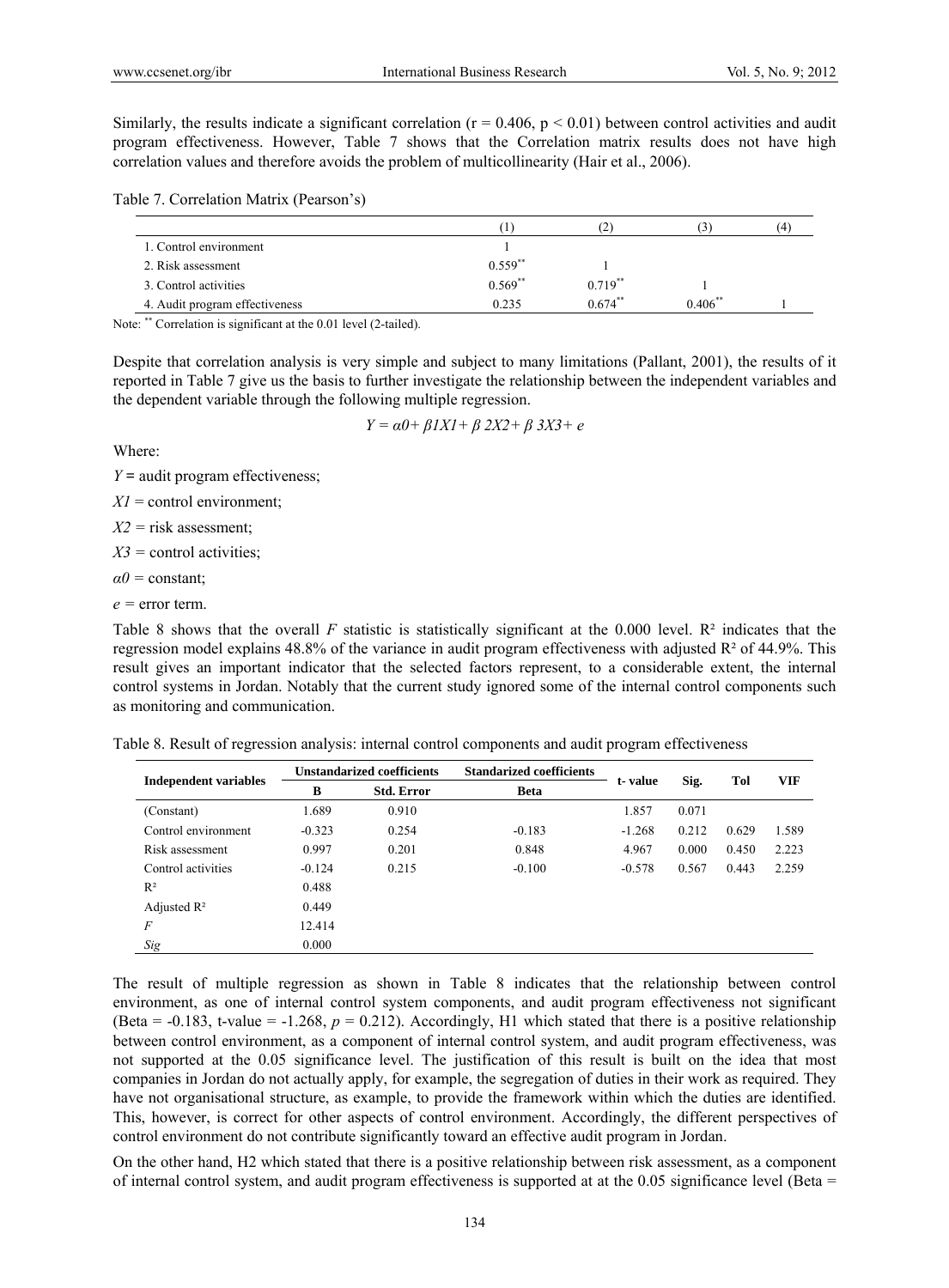0.848, t-value = 4.967,  $p = 0.000$ ). This result indicates that the risk assessment is contributed significantly toward an effective audit program. One supportive study by Quadackers, Mock and Maijoor (1996) assessed the relationship between audit risk and audit program details. The results indicated that there is material variation in audit risk factors between clients and among the audit risk factors per client. However, the result of the current study is consistent with that of Mock and Turner (2005) which indicated that the decision to modify the audit program was influenced significantly by the results of fraud risk assessment as required by SAS No. 82. In addition, study by Blokdijk, Drieenhuizen, Simunic, and Stein (2006) found that Big 5 auditors allocated relatively more effort to risk factors assessment than non-Big 5 auditors which produced a higher audit quality level. Furthermore, this result is consistent, to a considerable, extent, with that of Fukukawa, Mock and Wright (2006), which indicated that client risks that comprise business risk and fraud risk affect audit planning to some extent. Apart from a limited studies (e.g. Mock & Wright, 1999), most of previous studies in the field support the current study result which indicates that the risk assessment is an important pre-request stage to the auditing procedure itself.

Finally, the result of analysis does not support the the existence of a positive relationship between control activities and audit program effectiveness. Thus, H3 which stated that there is a positive relationship between control activities, as a component of internal control system, and audit program effectiveness is fully rejected (Beta =  $-0.100$ , t-value =  $-0.578$ , p = 0.567). The justification of this result is built on the argument that the internal control systems in Jordanian companies is impaired and lacks the scientific current tools as most of these companies depends on old procedures in evaluation their internal control systems. This result is supported by the findings of Rahahleh (2011) who found that the internal control systems in Jordanian public organisations, for example, suffer from many limitations and obstacles especially the technical ones. This, however, is a shared responsibility of companies' management and both internal and external auditors to enhance the used tools in testing and evaluating the different systems of internal control.

#### **6. Summary and Conclusion**

The current study maim aim is to assess if the different components of internal control system contribute significantly toward the effectiveness of audit program in Jordan. To achieve this objective, forty three well-designed questionnaires were analyzed based on the Jordanian licensed practicing auditors' responses. Three hypotheses were developed and tested empirically. The result of study indicated that only one component of the three used components of internal control system in the current study, namely risk assessment, is contribute significantly toward an effective audit program. In respect to the control environment and control activities, the result of analysis indicated that they do not contribute significantly toward an effective audit program. These results indicate that Jordanian companies face many obstacles in applying an effective internal control system and they direct their efforts to investigate the risks that they might face. These results also indicate that Jordanian companies lack the necessary experience to deal with the current technical tools of internal control evaluation. Accordingly, academics, managers and auditor are responsible on this deficiency. A shared training courses, research and seminars are required in internal control systems. Companies in Jordan are responsible about the effectiveness of internal control systems. Accordingly, qualified and well-educated employees are necessary requirements to develop the internal control system, which is the critical prerequisite for the auditing process as a whole.

The current study contributes significantly toward developing the internal control systems in Jordan and other developing countries which have few studies in this field. The study shed some light on the main factors ( $R^2$  = 0.488) that may affect the audit program planning. In addition, the study contributes to the knowledge in this area. Despite these features and applications, the current study has some limitations. The current study used a cross-sectional design which has many limitations. The small sample study is the second limitation of the current study. Accordingly, future study may follow a longitudinal approach to overcome the limitations of the current study and may incorporate the other components of internal control system. Other opportunity for future research will be to assess the effect of the different components of internal control on the subsequent adjustments of audit program in Jordan and other developing countries. Future research may outline the obstacles that face the internal control systems in Jordan and suggest alternative tools for adopting the different procedures of internal control system. In addition, future study may assess the role of internal auditors in ensuring the quality of internal audition and how this joint relationship may affect the audit program.

#### **References**

Abdel-khalik, A., Snowball, S., & Wragge, J. (1983). The Effects of Certain Internal Audit Variables on the Planning of External Audit Programs. *The Accounting Review, LVIII*(2), 215-227.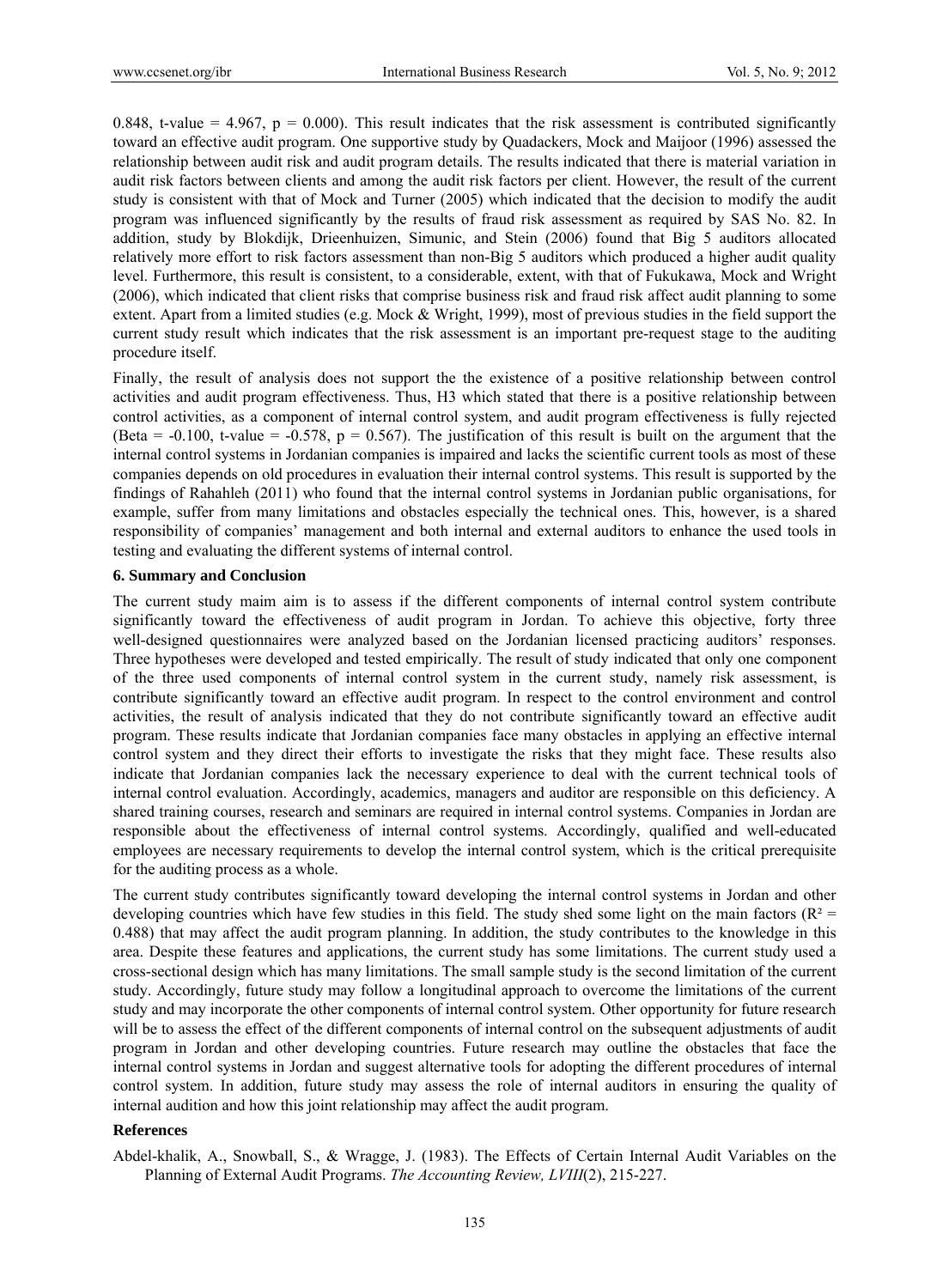- Abdullah, A., & Al-Araj, R. (2011). Traditional Audit versus Business Risk Audit: A Comparative Study Case of Jordan. *European Journal of Economics, Finance and Administrative Sciences*, *40*, 74-91.
- Asare, S., & Wright, A. (2004). The Effectiveness of Alternative Risk Assessment and Program Planning Tools in a Fraud Setting. *Contemporary Accounting Research, 21(*2), 325-352. http://dx.doi.org/10.1506/L20L-7FUM-FPCB-7BE2
- Blokdijk, H., Drieenhuizen, F., Simunic, D., & Stein, M. (2006). An Analysis of Cross-Sectional Differences in Big and Non-Big Public Accounting Firms' Audit Programs. *Auditing: A journal of Practice & Theory, 25*(1), 27-48. http://dx.doi.org/10.2308/aud.2006.25.1.27
- Calotă, G., & Iana, T. (2009). Risk Analysis Specific Procedure of the Internal Audit. *Annals of the University of Petroşani, Economics, 9*(1), 93-100.
- Cristina, S., Mariana, M., & Cristina, B. (2010). Monitoring In Credit Institutions-Comparative Approach on Internal Control Systems-The Case of Romania Vs. International Models of Control. *Annals of Faculty of Economics*, *1*(1), 589-594.
- Domnişoru, S., & Vînătoru, S. (2008). Auditor Independence, Audit Committee Quality and Internal Control Weaknesses. *Annals of the University of Petroşani, Economics, 8*(1), 161-166.
- Fukukawa, H., Mock, T., & Wright, A. (2006). Audit Programs and Audit Risk: A Study of Japanese Practice. *International Journal of Auditing, 10*, 41-65. http://dx.doi.org/10.1111/j.1099-1123.2006.00298.x
- Gaumnitz, B., Nunamaker, T., Surdick, J., & Thomas, M. (1982). Auditor Consensus in Internal Control Evaluation and Audit Program Planning. *Journal of Accounting Research, 20*(2), 745-755. http://dx.doi.org/10.2307/2490898
- Glover, S., Prawitt, D., Schultz, J., & Zimbelman, M. (2003). A test of Changes in Auditors' Fraud-Related Planning Judgments since the Issuance of SAS No. 82. *Auditing: A journal of Practice & Theory, 22*(2), 237-251. http://dx.doi.org/10.2308/aud.2003.22.2.237
- Hair, J., Black, W., Babin, B., Anderson, R., & Tatham, R. (2006). *Multivariate data analysis* (6th ed.). Upper Saddle River, NJ: Pearson Prentice Hall.
- Hoffman, V. (1997). Discussion of the Effects of *SAS No. 82* on Auditors' Attention to Fraud Risk Factors and Audit Planning Decisions. *Journal of Accounting Research, 35*(Supplement), 99-104. http://dx.doi.org/10.2307/2491455
- Johnstone, K., Li, C., & Rupley, K. (2011). Changes in Corporate Governance Associated with the Revelation of Internal Control Material Weaknesses and Their Subsequent Remediation. *Contemporary Accounting Research, 28*(1), 331-383. http://dx.doi.org/10.1111/j.1911-3846.2010.01037.x
- Joyce, E. (1976). Expert judgment in audit program planning. *Journal of Accounting Research, 14*, 29-60. http://dx.doi.org/10.2307/2490445
- Karagiorgos, T., Drogalas, G., & Giovanis, N. (2011). Evaluation of the Effectiveness of Internal Audit in Greek Hotel Business. *International Journal of Economic Sciences and Applied Research, 4*(1), 19-34.
- Khasharmeh, H. (2009). An Empirical Study of Qualification and Criteria Required of Public Auditors in Jordan. *Global Journal of Business Research, 3*(2), 39-48.
- Kizirian,T., Mayhew, B., & Sneathen, D. (2005). The Impact of Management Integrity on Audit Planning and Evidence. *Auditing: A Journal of Practice and Theory, 24*(2), 49-67. http://dx.doi.org/10.2308/aud.2005.24.2.49
- Leng, J., & Li, L. (2011). Analysis of the Relationship between Listed Companies' Earnings Quality and Internal Control Information Disclosure. *Modern Economy, 2*, 893-900. http://dx.doi.org/10.4236/me.2011.25100
- Li, J., & Wei, X. (2008). Design and Evaluation to Internal Control of Shaanxi Textile Enterprises. *International Business Research, 1*(4), 157-161.
- Mautz, R., & Mini, D. (1966). Internal Control Evaluation and Audit Program Modification. *The Accounting Review, April*, 283-291.
- McDaniel, L. (1990). The Effects of Time Pressure and Audit Program Structure on Audit Performance. *Journal of Accounting Research, 28*(2), 267-285. http://dx.doi.org/10.2307/2491150
- Mock, T., & Turner, J. (2005). Auditor Identification of Fraud Risk Factors and their Impact on Audit Programs. *International Journal of Auditing, 9*, 59-77. http://dx.doi.org/10.1111/j.1099-1123.2005.00102.x